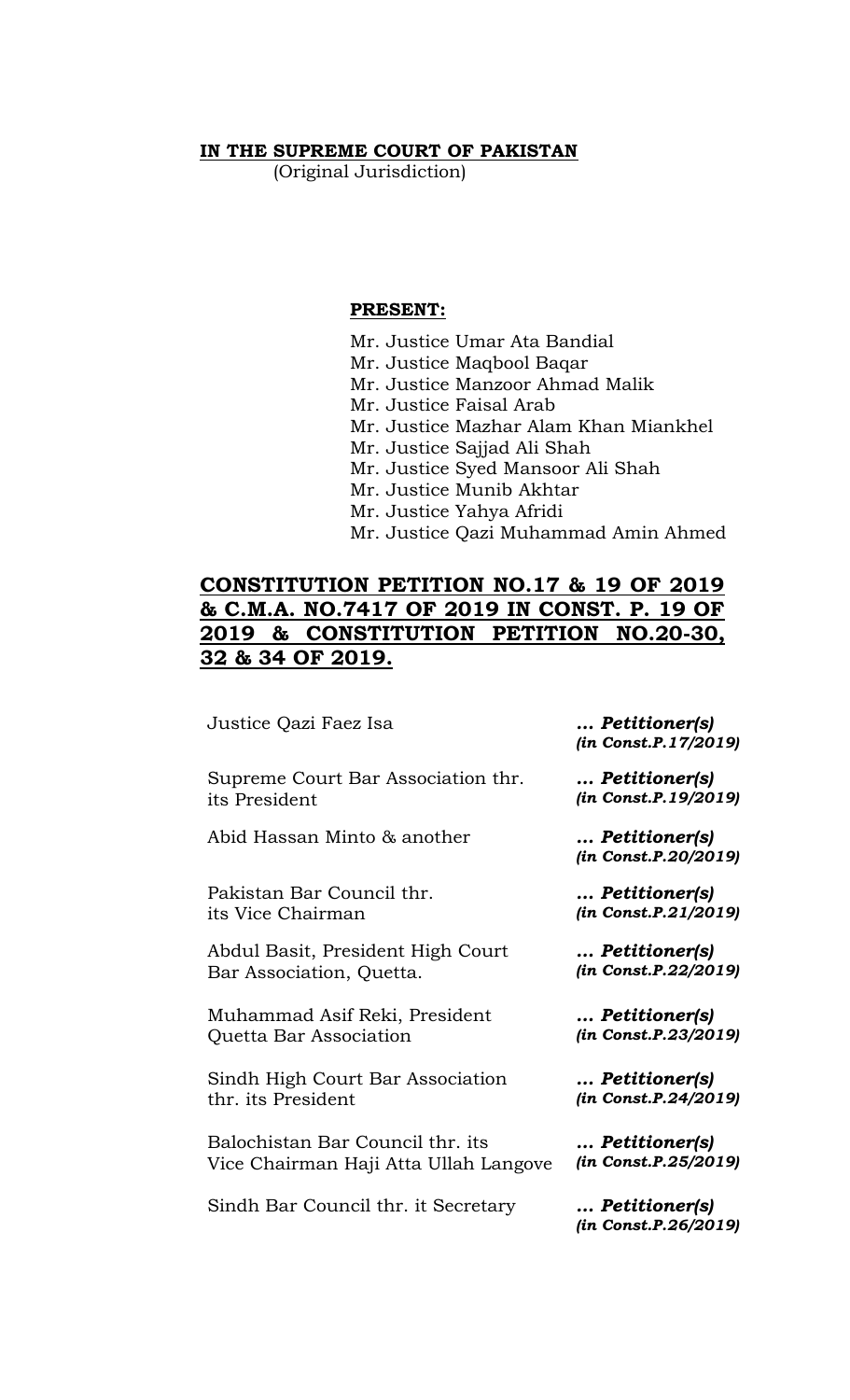Hafiz Abdur Rehman Ansari, ASC *… Petitioner(s)*

Karachi Bar Association through its President & other

KPK Bar Council through its Vice Chairman

Peshawar High Court Bar Association thr. its President

Shahnawaz Ismail, Vice Chairman Punjab Bar Council

Pakistan Federal Union of Journalists (PFUJ) thr. its President

#### **VERSUS**

The President of Pakistan and others *…Respondent(s)*

*(in Const.P.17, 19, 21-25, 27-30, 32 & 34 of 2019)*

*… Respondent(s) (in Const.P.20&26/2019)*

The Supreme Judicial Council thr. its Secretary and others

#### **Const. P. No.17 of 2019.**

For the petitioner(s) **:** Mr. Munir A. Malik, Sr. ASC. Mr. Salahuddin Ahmed, ASC. Ch. Atif Rafiq, ASC. assisted by Barrister Kabir Hashmi. Syed Kazim Hassan, ASC.

*(through video link from Karachi).* 

#### **Const. P. No.19 of 2019.**

For the petitioner(s) **:** Mr. Hamid Khan, Sr. ASC. assisted by: Mr. Naseebullah Tareen, ASC. Mr. Munir Kakar, ASC. Mr. Ajmal Ghaffar Toor, Advocate. Syed Qalb-e-Hassan, ASC. Mr. Amanullah Kanarani, ASC. Mr. Rasheed A. Rizvi, Sr. ASC. *(through video link from Karachi).* 

*(in Const.P.27/2019)*

*… Petitioner(s) (in Const.P.28/2019)*

*… Petitioner(s) (in Const.P.29/2019)*

*… Petitioner(s) (in Const.P.30/2019)*

*… Petitioner(s) (in Const.P.32/2019)*

*… Petitioner(s) (in Const.P.34/2019)*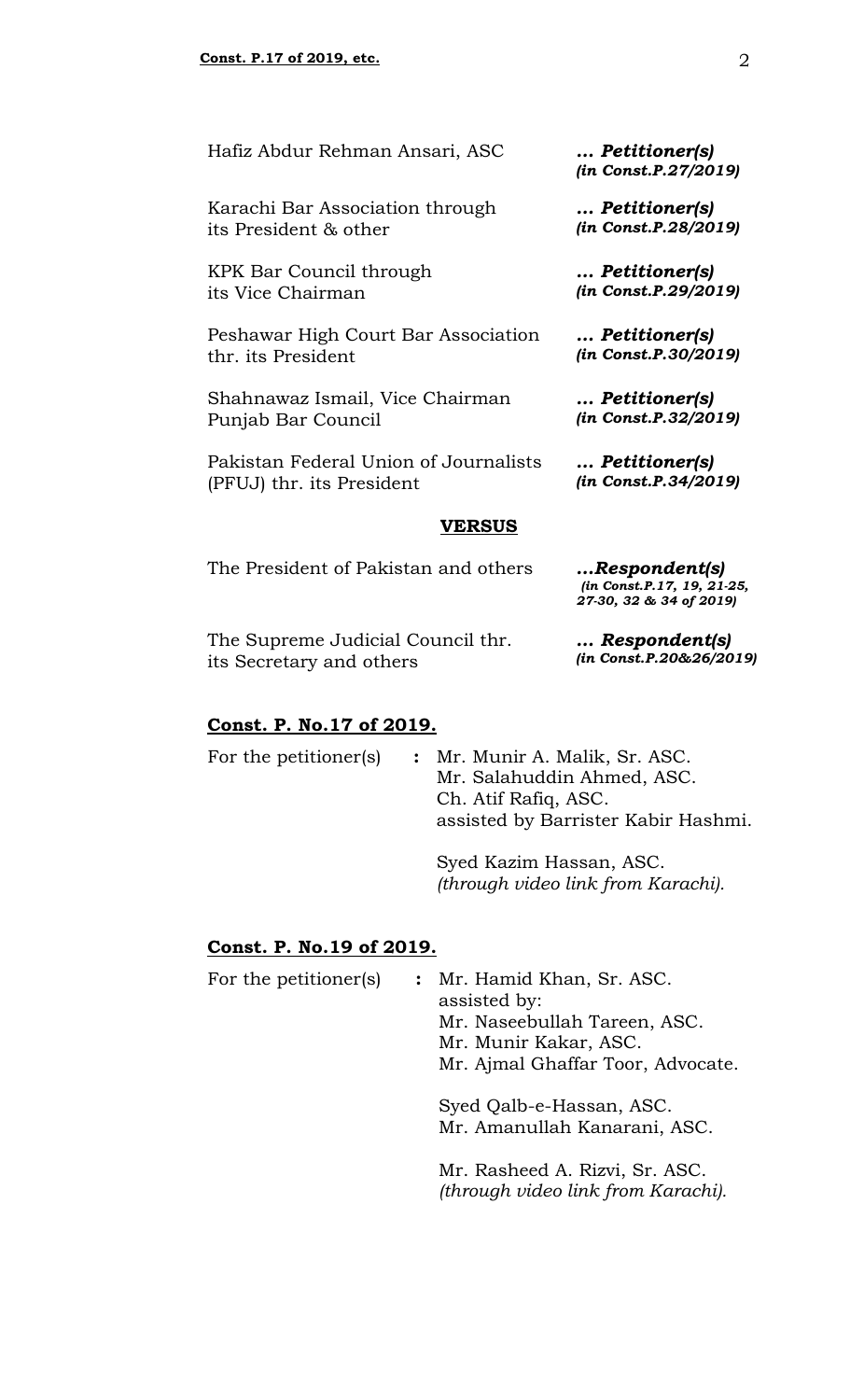## **Const. P. No.20 of 2019.**

For the petitioner (s) **:** Nemo.

#### **Const. P. No.21 of 2019.**

| For the petitioner (s) | : Sardar Muhammad Aslam, ASC.   |  |
|------------------------|---------------------------------|--|
|                        | Syed Rifaqat Hussain Shah, AOR. |  |

## **Const. P. No.22 of 2019.**

For the petitioner (s) **:** Mr. Naseebullah Tareen, ASC.

#### **Const. P. No.23 of 2019.**

|  | For the petitioner (s) : Mr. Hamid Khan, Sr. ASC.<br>assisted by:<br>Mr. Naseebullah Tareen, ASC. |
|--|---------------------------------------------------------------------------------------------------|
|  | Mr. Munir Kakar, ASC.<br>Mr. Ajmal Ghaffar Toor, Advocate                                         |
|  | Sh. Ahsan-ud-Din, ASC.                                                                            |

#### **Const. P. No.24 of 2019.**

|  | For the petitioner (s) : Mr. Rashid A. Rizvi, Sr. ASC. |
|--|--------------------------------------------------------|
|  | (through video link from Karachi).                     |
|  | Mr. Qasim Mir Jat, AOR.                                |

#### **Const. P. No.25 of 2019.**

| For the petitioner (s) | : Mr. Hamid Khan, Sr. ASC.<br>assisted by:<br>Mr. Naseebullah Tareen, ASC.<br>Mr. Munir Kakar, ASC. |  |
|------------------------|-----------------------------------------------------------------------------------------------------|--|
|                        |                                                                                                     |  |
|                        | Mr. Ajmal Ghaffar Toor, Advocate                                                                    |  |
|                        | Mr. Rashid A. Rizvi, Sr. ASC.                                                                       |  |
|                        | (through video link from Karachi).                                                                  |  |

## **Const. P. No.26 of 2019.**

For the petitioner (s) **:** Mian Raza Rabbani, Sr. ASC.

Mr. Saalim Salim Ansari, ASC *(through video link from Karachi).* assisted by: Mr. Zeeshan Abdullah, Adv.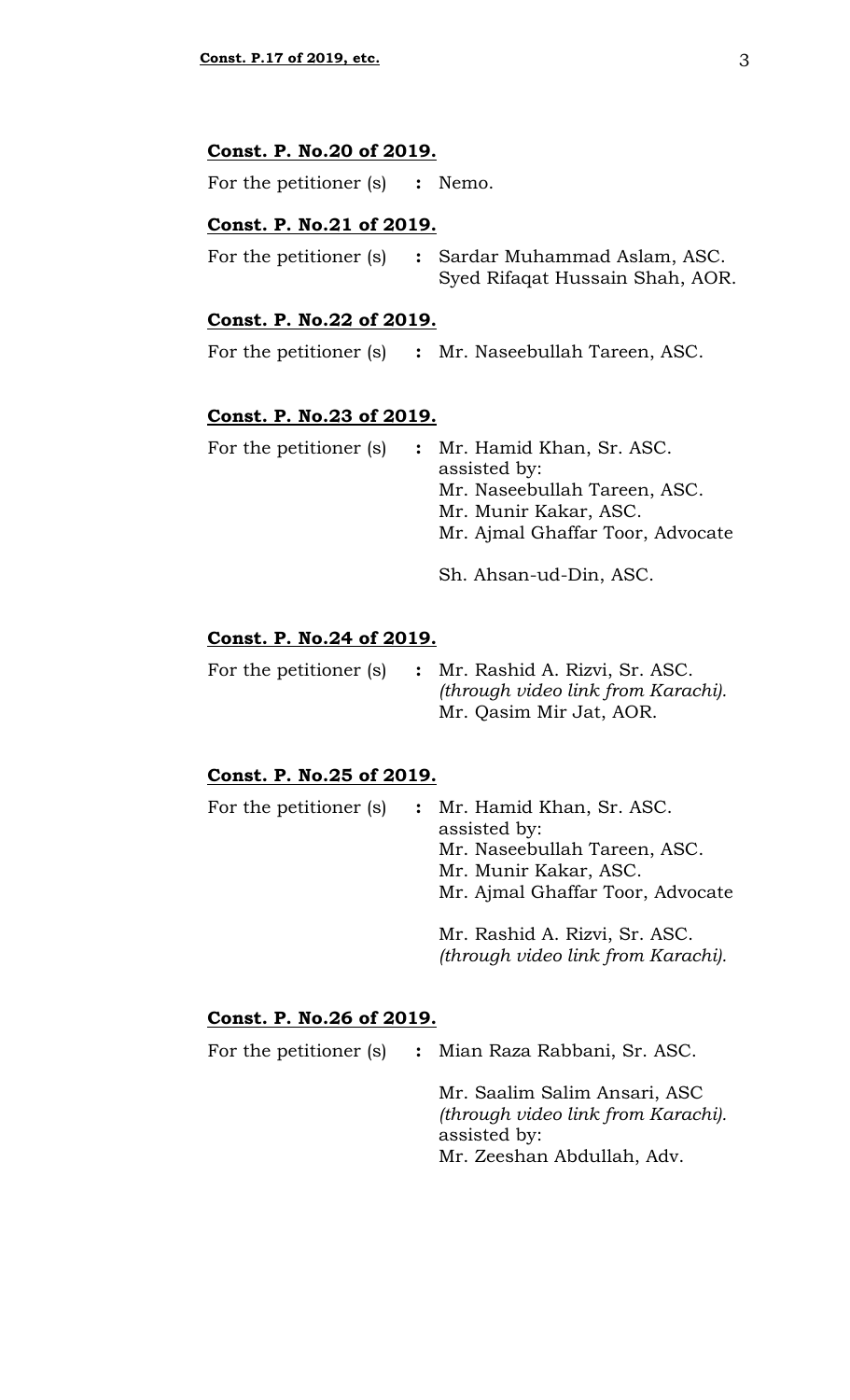## **Const. P. No.27 of 2019.**

| For the petitioner (s) | : Mr. Taufiq Asif, ASC.         |  |
|------------------------|---------------------------------|--|
|                        | Syed Rifaqat Hussain Shah, AOR. |  |

## **Const. P. No.28 of 2019.**

|  | For the petitioner (s) : Mr. Rashid A. Rizvi, Sr. ASC. |
|--|--------------------------------------------------------|
|  | (through video link from Karachi).                     |

## **Const. P. No.29 of 2019.**

|  | For the petitioner (s) : Syed Iftikhar Hussain Gillani, Sr. ASC.<br>Assisted by: |
|--|----------------------------------------------------------------------------------|
|  | Barrister Saad M. Buttar &                                                       |
|  | Barrister Jibran Gillani.                                                        |

## **Const. P. No.30 of 2019.**

|  | For the petitioner (s) : Syed Iftikhar Hussain Gillani, Sr. ASC.<br>Assisted by:<br>Barrister Saad M. Buttar &<br>Barrister Jibran Gillani. |
|--|---------------------------------------------------------------------------------------------------------------------------------------------|
|  |                                                                                                                                             |

## **Const. P. No.32 of 2019.**

| For the petitioner (s) | : Mr. Hamid Khan, Sr. ASC.<br>assisted by:<br>Mr. Naseebullah Tareen, ASC.<br>Mr. Munir Kakar, ASC. |
|------------------------|-----------------------------------------------------------------------------------------------------|
|                        | Mr. Ajmal Ghaffar Toor, Advocate.                                                                   |

## **Const. P. No.34 of 2019.**

| For the petitioner (s) | : Mr. Rashid A. Rizvi, Sr. ASC.<br>(through video link from Karachi).                                                                                                                                                     |
|------------------------|---------------------------------------------------------------------------------------------------------------------------------------------------------------------------------------------------------------------------|
| For respondents (2&8)  | Dr. Farogh Naseem, Sr. ASC. a/w<br>Ch. Ishtiaq Ahmed Khan, Addl. AG<br>Mr. Sajeel Sheryar Swati, ASC.<br>assisted by:<br>Barrister Maleeka Ali Bukhari<br>Ch. Hasssan Murtza Mann, Adv.<br>Mr. Shahid Naseem Gondal, Adv. |
| For respondents No. 1  | : Mr. Sohail Mehmood, DAG.                                                                                                                                                                                                |
| For respondent No.3    | : Mr. Aamir Rehman, Addl. AG.                                                                                                                                                                                             |
| For respondent No. 4   | : Mr. Irfan Qadir, ASC<br>(through video link from Lahore)                                                                                                                                                                |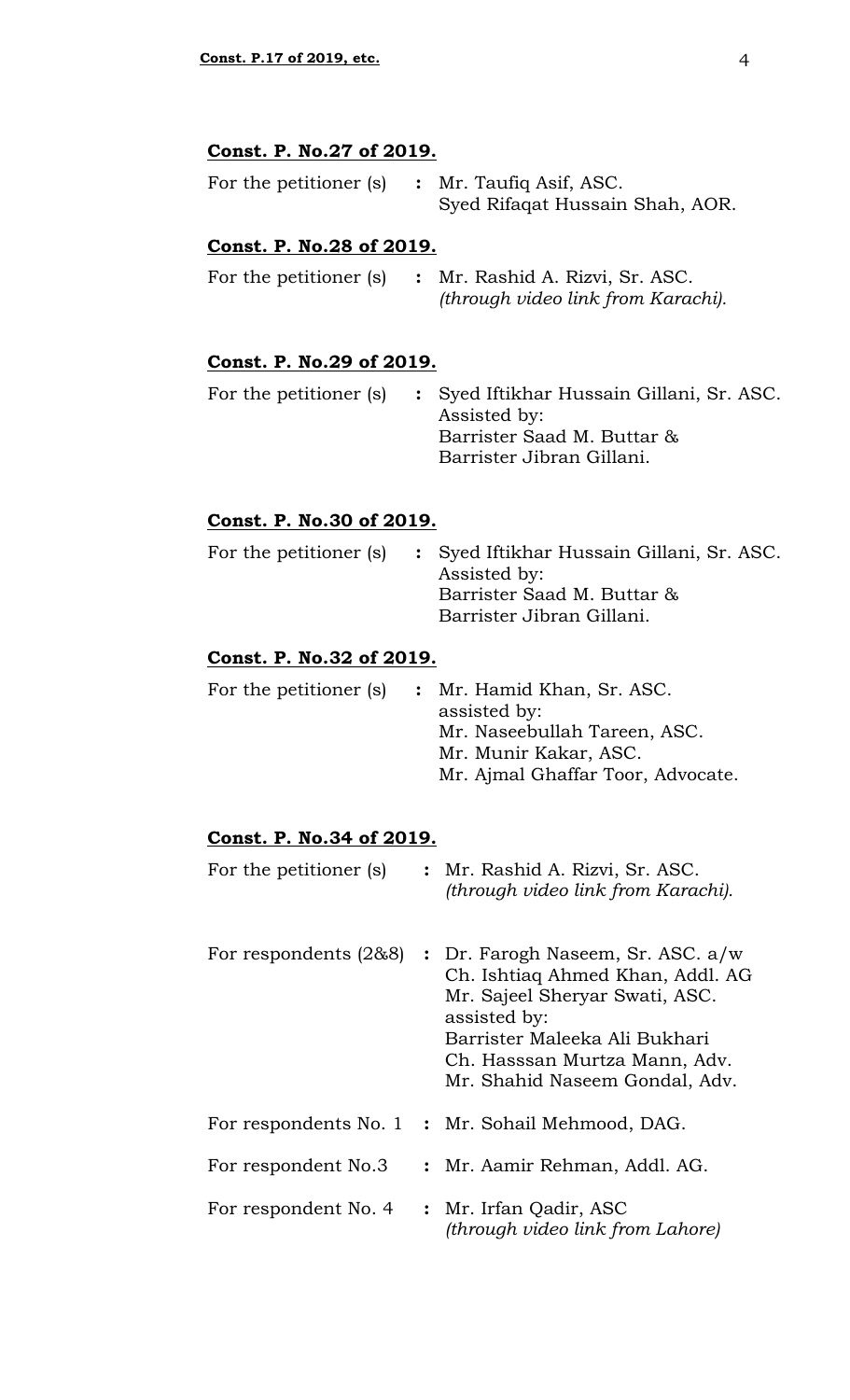| For respondent No.9 | : Dr. Khalid Ranjha, ASC. a/w<br>Mr. Sajeel Sheryar Sawati, ASC. |  |
|---------------------|------------------------------------------------------------------|--|
| Council             | For Supreme Judicial : Khawaja Daud Ahmad, Secretary SJC.        |  |
| Date of hearing     | : 19.06.2020.                                                    |  |

#### **O R D E R**

For detailed reasons to be recorded later and subject to any orders made or directions given therein (if any), these petitions are allowed and disposed of in the following terms:

- 1. Subject to what is stated below, the Order of the Court is that Reference No. 1 of 2019 is declared to be of no legal effect whatsoever and stands quashed, and in consequence thereof the proceedings pending in the Supreme Judicial Council ("Council") against the Petitioner in CP 17/2019 (including the show-cause notice dated 17.07.2019 issued to him) stand abated.
- 2. Mr. Justice Yahya Afridi dismisses CP 17/2019 and disposes of the other petitions in terms as stated in para 1 herein above.
- 3. Mr. Justice Umar Ata Bandial, Mr. Justice Manzoor Ahmad Malik, Mr. Justice Faisal Arab, Mr. Justice Mazhar Alam Khan Miankhel, Mr. Justice Sajjad Ali Shah, Mr. Justice Munib Akhtar and Mr. Justice Qazi Muhammad Amin Ahmed make the following orders as the further Order of the Court (paras 4 to 11 herein below):
- 4. Within 7 days of this Order, the concerned Commissioner of Inland Revenue shall himself (and not some other officer exercising delegated powers) issue appropriate notices under the Income Tax Ordinance, 2001 ("2001 Ordinance") to the spouse and children of the Petitioner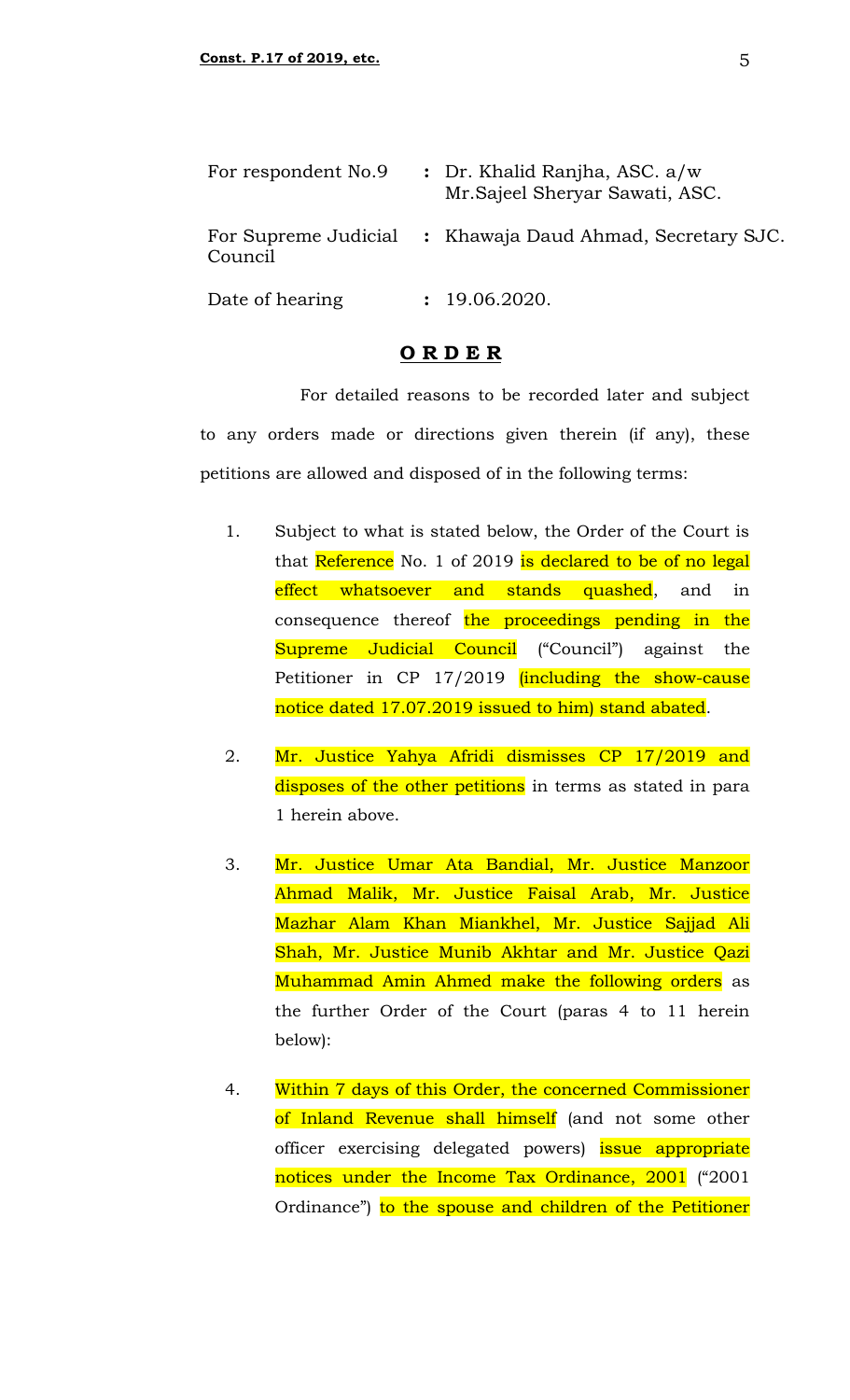to offer an explanation regarding the nature and source of the funds (separately for each property) whereby the three properties in the United Kingdom (viz., No. 40, Oakdale Road, London E11 4DL; No. 90, Adelaide Road, London E10 5NW; and No. 50, Coniston Court, Kendal Street, London W2 2AN) that are in the names of the spouse and the children were acquired. For purposes of this Order the Commissioner Inland Revenue having jurisdiction over the spouse of the Petitioner (who must be a Commissioner exercising jurisdiction and performing functions at Islamabad) shall be deemed also to be the Commissioner having jurisdiction over the children. (The spouse and children are herein after referred to as "the respondents".) Any notices issued or proceedings taken (or proposed to be issued or taken) under the 2001 Ordinance in relation to any of the respondents in respect, or on account, of the properties aforesaid prior to the date of this Order stand terminated forthwith.

- 5. The notices shall be served at the official residence of the Petitioner at Islamabad through courier service and such other means as may be considered appropriate and shall be deemed served on the respondents when received at the said address.
- 6. The respondents shall furnish their replies to the notices along with such material and record as is deemed appropriate. In case any of them is outside the country, it shall be the responsibility of such person to timely file a response, and the proceedings before the Commissioner shall not be adjourned or delayed for the reason of nonavailability in Pakistan of such person.
- 7. Upon receipt of the replies (and of such additional material/record as may be filed in response to such clarification or explanation, if any, as the Commissioner may, in writing, have sought), the Commissioner shall give an opportunity of hearing to the respondents in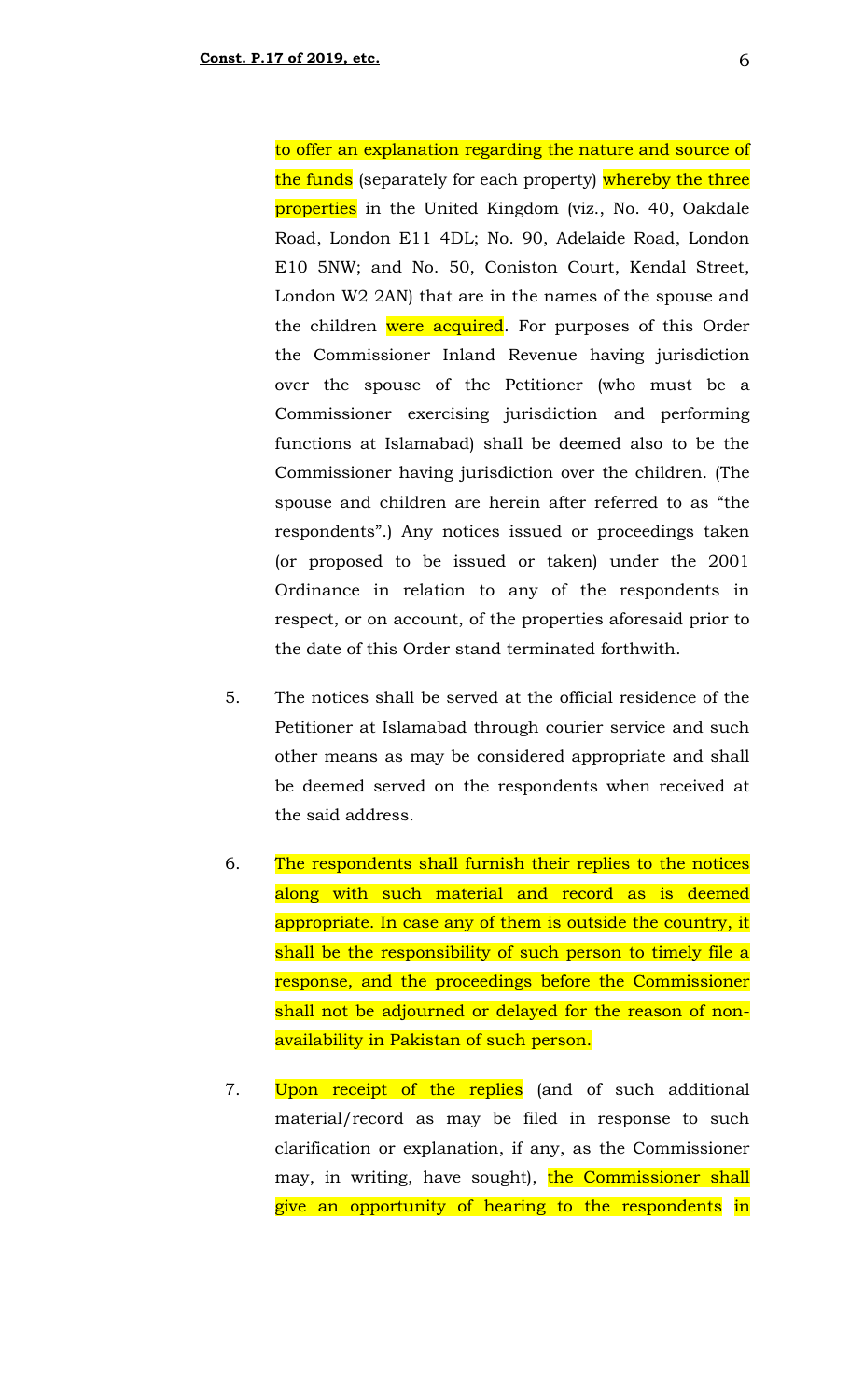person or through an authorized representative/counsel and shall thereupon make an order in accordance with the 2001 Ordinance.

- 8. The proceedings shall be concluded before the Commissioner within 60 days of the date of receipt of the notices as aforesaid, and the order shall be issued by him within 75 days of the said date of receipt, and no adjournment or extension in time whatsoever shall be given as affects or extends the aforesaid periods.
- 9. Within 7 days of the issuance of the order by the Commissioner, the Chairman, Federal Board of Revenue ("FBR") shall submit a report (to be personally signed by him) to the Council through its Secretary (i.e., the Registrar of the Supreme Court) regarding the proceedings as aforesaid, appending thereto the entire record of the said proceedings. The Secretary shall forthwith place such report before the Chairman of the Council (i.e., the Hon'ble Chief Justice of Pakistan) who shall, in such manner as is deemed appropriate, have the report laid before the Council for such perusal, consideration, action, order or proceedings, if any, in relation to the Petitioner as the Council may determine. The receipt of the report, the laying of it before the Council and the action/proceedings, if any, or orders or directions, if any, as may be taken, made or given by the Council thereon shall be deemed, for purposes of Article 209 of the Constitution, to be in exercise of the *suo moto* jurisdiction as is conferred by that Article on the Council.
- 10. If, within 100 days from the date of this Order, no report as aforesaid is received by the Secretary from the Chairman, FBR, he shall inform the Chairman of the Council accordingly and shall, if so directed by him, write to the Chairman, FBR requiring an explanation as to why the report has not been received. If in reply the report is filed, then the matter shall proceed in terms of para 9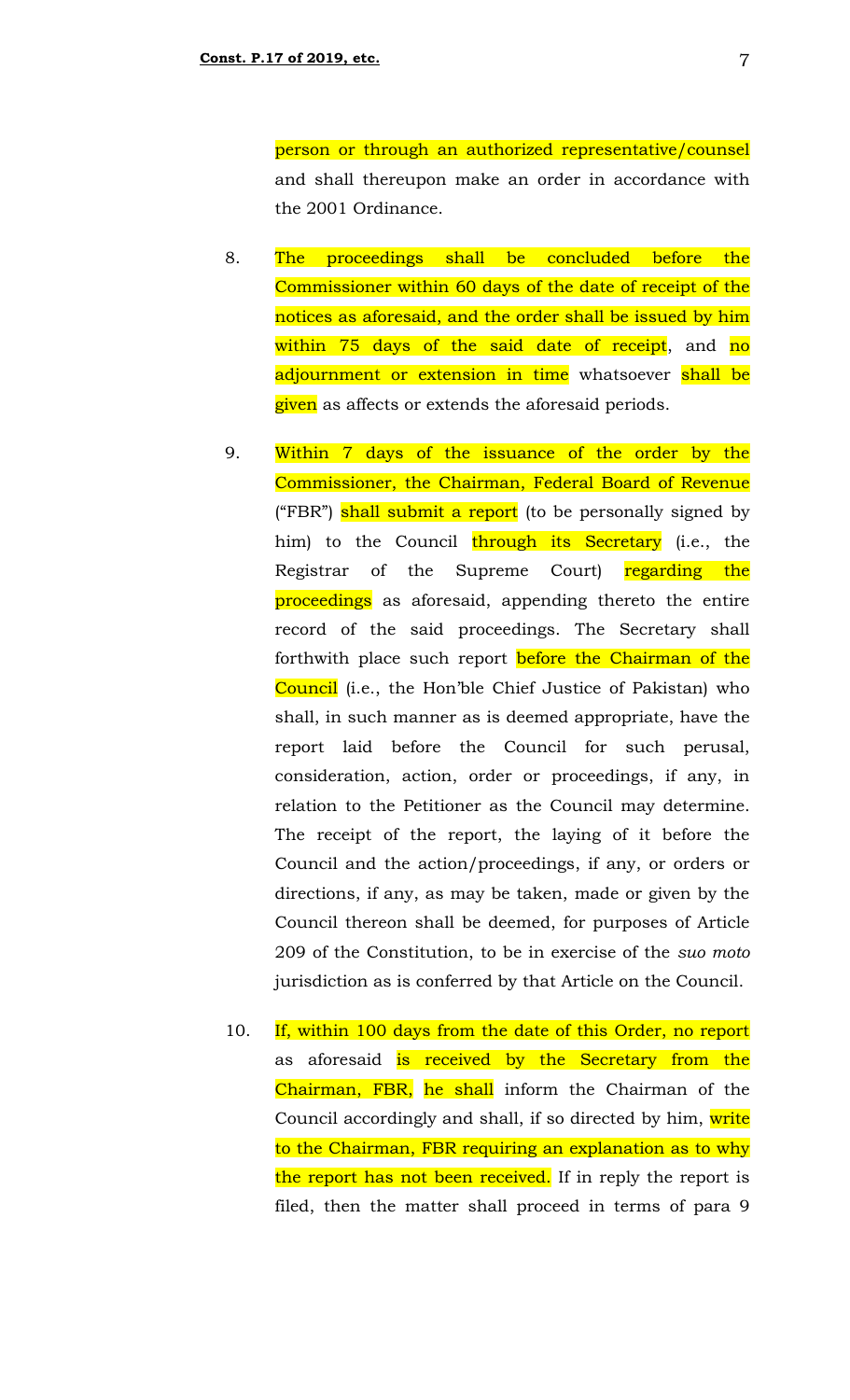herein above. If a reply is received without the report or no reply is received, then the Secretary shall bring such fact to the attention of the Chairman of the Council who may direct that the matter be placed before the Council for such perusal, consideration, action, order or proceedings, if any, in relation to the Petitioner (or any other person as deemed appropriate) as the Council may determine. The action/proceedings, if any, or orders or directions, if any, as may be taken, made or given by the Council shall be deemed, for purposes of Article 209 of the Constitution, to be in exercise of the *suo moto* jurisdiction as is conferred by that Article on the Council. Without prejudice to the foregoing, if at any stage the report is received from the Chairman, FBR, then the matter shall in any case proceed (or be deemed to proceed, as the case may be) in terms of para 9 herein above.

11. For the removal of any doubts, it is clarified that any of the proceedings under the 2001 Ordinance as herein contemplated on the one hand, and before the Council in terms of paras 9 or 10 herein above on the other, are distinct and separate from each other. Accordingly, nothing contained in this Order shall affect or prejudice the right(s) of appeal of any of the respondents under the 2001 Ordinance, if they feel aggrieved by the order made by the Commissioner or (as the case may be) any order made or decision taken at any appellate stage. Any such appeal(s) shall be decided on the merits, in accordance with the 2001 Ordinance. At the same time (and needless to say), the consideration by the Council of any matter placed before it under either paras 9 or 10 herein above shall not be affected by the filing or pendency of any appeal as aforesaid. But the Council may, if it deems appropriate, notice such appellate proceedings or orders/decisions and may (for purposes only of the matter before it) make such orders or give such directions in relation thereto as it deems appropriate.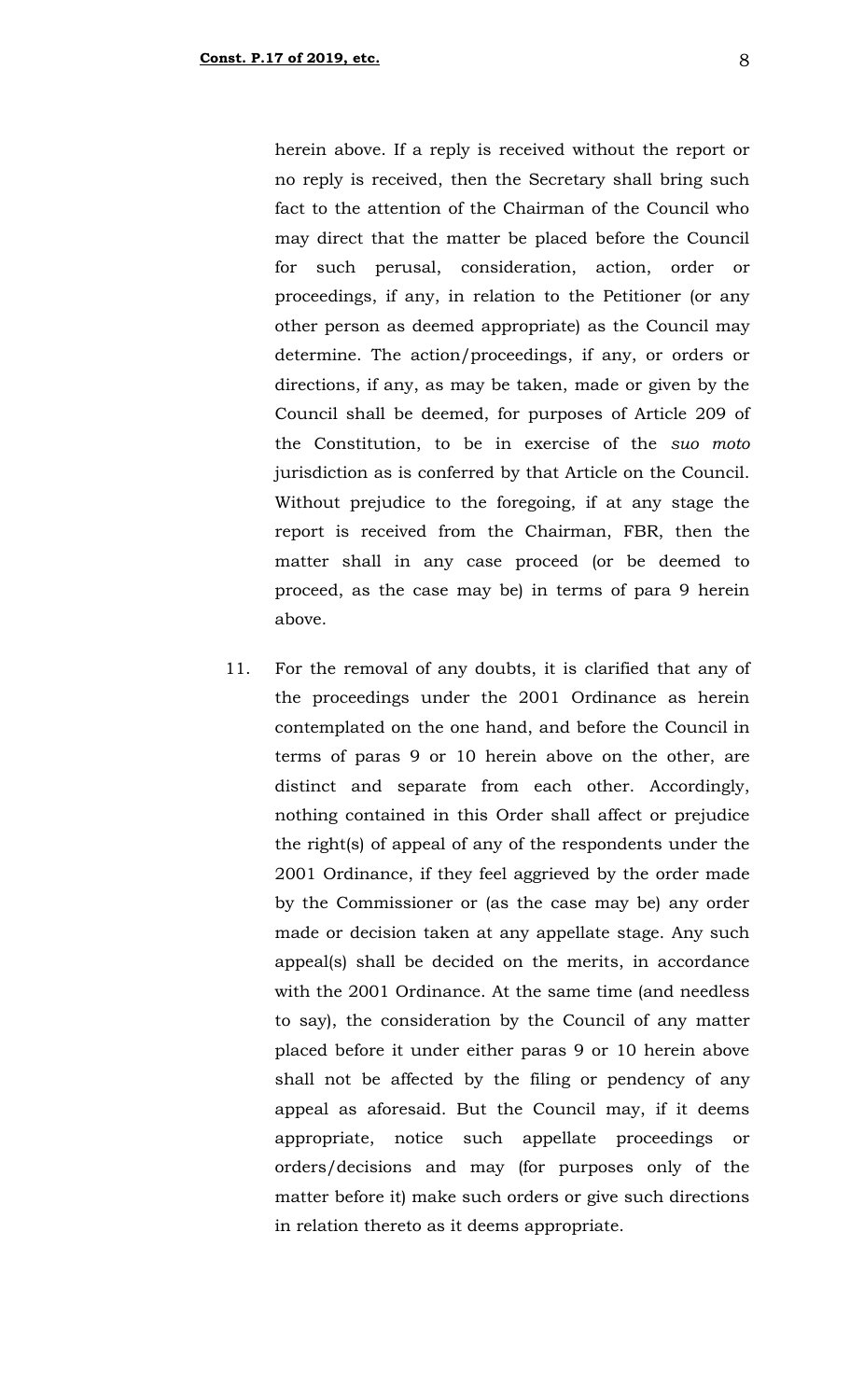12. Mr. Justice Maqbool Baqar, Mr. Justice Mansoor Ali Shah and Mr. Justice Yahya Afridi join in the Order of the Court only to the extent of para 1 herein above, and also make their own order.

|              | <b>JUDGE</b> |
|--------------|--------------|
| <b>JUDGE</b> |              |
|              | <b>JUDGE</b> |
| <b>JUDGE</b> |              |
|              | <b>JUDGE</b> |
| <b>JUDGE</b> |              |
|              | <b>JUDGE</b> |
| <b>JUDGE</b> |              |
|              | <b>JUDGE</b> |
| <b>JUDGE</b> |              |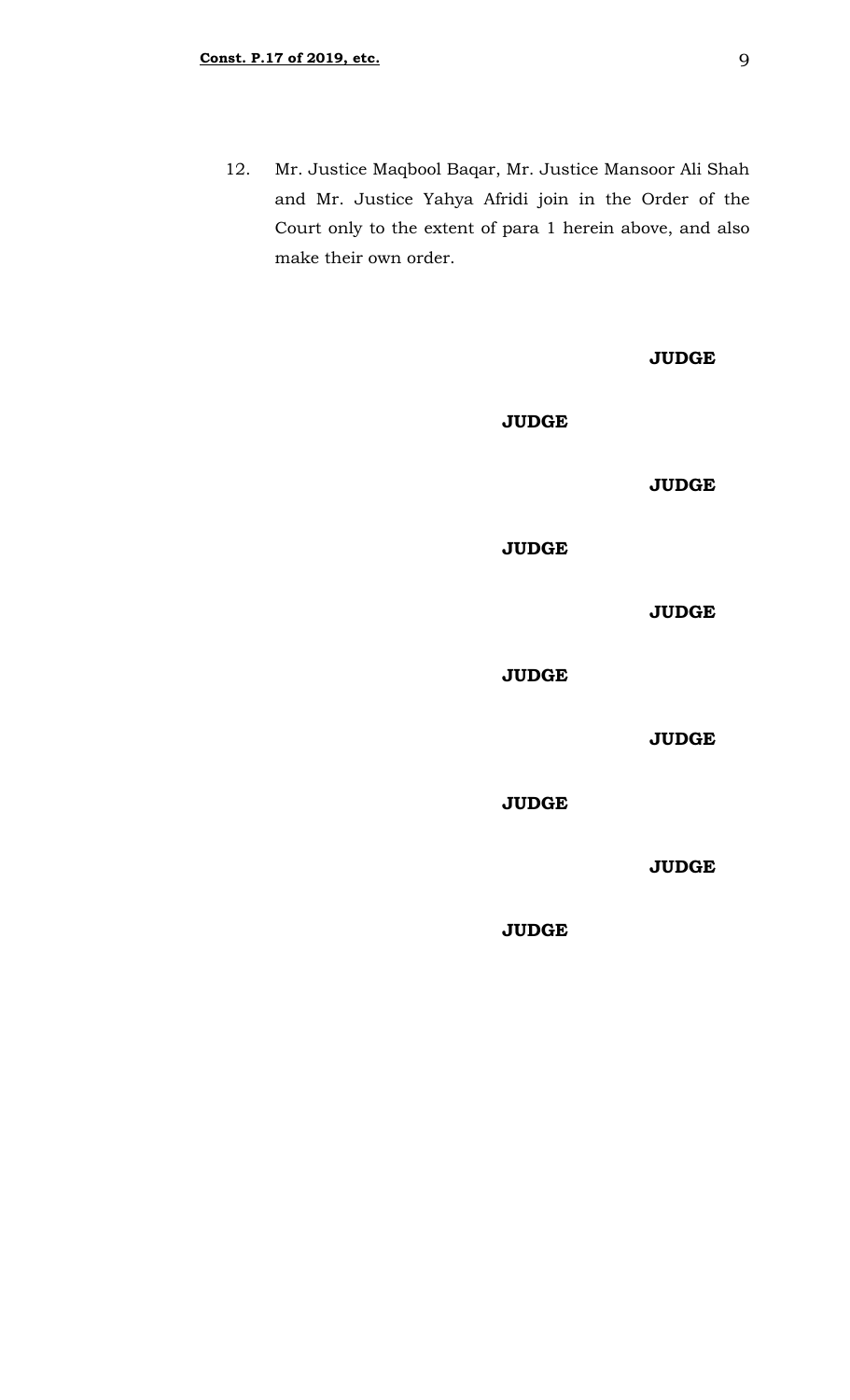13. For the reasons to be recorded later and without limiting our jurisdiction in any manner to appropriately enlarge the scope of or make appropriate declarations and directions in the detailed judgment, subject to para 15 hereunder, we hold the above petitions maintainable and allow the same. One of the outcomes of such declaration is that the Reference filed by the President of Pakistan against the Petitioner (Mr. Justice Qazi Faez Isa) is quashed, and as a result the proceedings alongwith the Show Cause Notice issued by Supreme Judicial Council stand abated.

14. One of our pivotal Constitutional values is that the independence of judiciary shall be fully secured. The same Constitution also ordains that to enjoy the protection of law and to be treated in accordance with law is the inalienable right of every citizen. Therefore, it is reiterated that in our constitutional democracy, neither the petitioner judge, nor any other judge, or any individual or any institution, is above the law. The doors of the constitutional forum i.e., Supreme Judicial Council are always open, either on its own motion or for anyone who has a genuine and a bonafide grievance, amenable to the jurisdiction of the Council against a Judge of the Constitutional Court. At the same time, it is equally important, that a Judge like any other citizen of Pakistan enjoys the inalienable constitutional right to be treated in accordance with law. These fundamental values are to be protected at all cost in order to uphold the majesty and supremacy of the